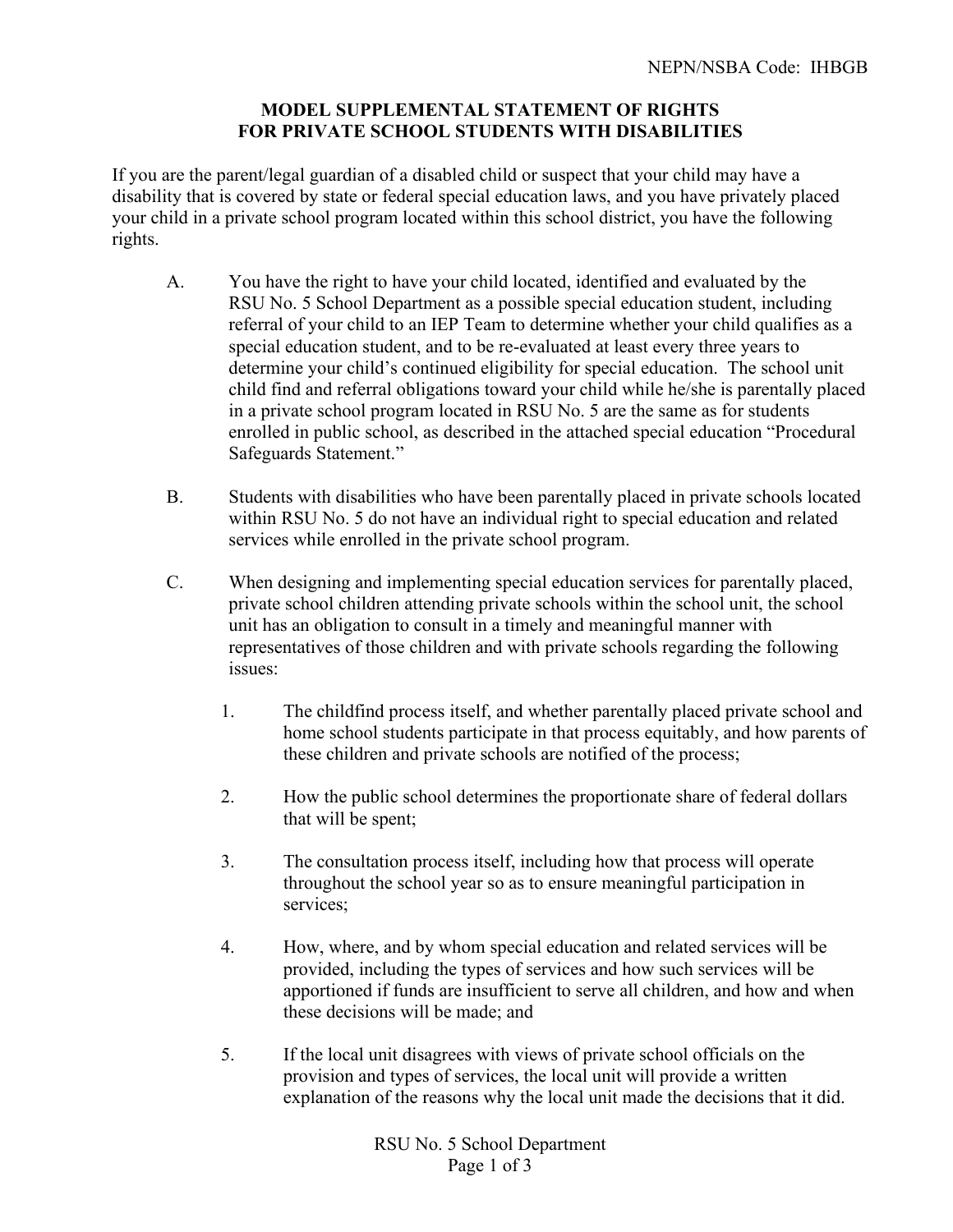- D. RSU No. 5 has a duty to expend on the pool of identified parentally-placed, private school students with disabilities an amount that is the same proportion of the school unit federal special education dollars as the number of those students is to the overall total number of students with disabilities within the school unit's jurisdiction. If some of those funds are not expended in a given year, the school unit must carry over unspent funds to the following year for expenditure on these services.
- E. The school unit, not the IEP Team, shall make the final decisions with respect to the services to be provided to eligible parentally-placed, private school students with disabilities, following timely and meaningful consultation as described in Paragraph C above.
- F. For any parentally-placed, private school student with a disability for whom the school unit decides that it will provide services, the school unit shall initiate and conduct a meeting of the IEP Team to develop, review, and revise a services plan detailing the special education and related services to be provided and including goals for measuring the outcome of such services. To the extent appropriate, the Team shall develop the services plan in a manner consistent with development of an IEP.
- G. Parents may file for a due process *hearing* with the Maine Department of Education, Division of Special Services (624-6650), alleging that the RSU No. 5 has failed to meet its child find duty to locate, identify, and evaluate all private school/home school students with disabilities. Parents may also file due process *complaints* with the same agency regarding the implementation of any of the rights addressed in this document. Finally, private school officials may file a *complaint* with the Maine Department of Education, Division of Special Services, alleging that the RSU No. 5 has not engaged in consultation that was timely or meaningful or did not give due consideration to the views of the private school official.
- H. Should the parents of a parentally-placed, private school student choose to enroll their child in the public school program where they reside, the disabled child would have a right to receive a free, appropriate public education and an Individualized Education Program (IEP) from that public school unit. Parents of such children who reside in RSU No. 5 should contact the Director of Instructional Support, 17 West Street, Freeport, ME 207-865-0928 if you have any interest in exploring what special education services your child might receive if enrolled in the school unit's public schools. RSU No. 5 would then convene an IEP Team meeting to discuss this with you further. If you enroll your child in public school, you and your child are entitled to all the rights set forth in the school unit's attached special education "Procedural Safeguards Statement."
- I. If you would like a complete copy of the state and federal regulations addressing the duties of RSU No. 5 toward private school/home school students with disabilities or have any other questions, please contact the Office of Instructional Support at the RSU No. 5 School Department at 207-865-0928 or the Maine Department of Education, Division of Special Services (624-6650). If you have any concerns about your child, please address those concerns in writing to: Director of Instructional Support, RSU No. 5, 17 West Street, Freeport, ME.

RSU No. 5 School Department Page 2 of 3